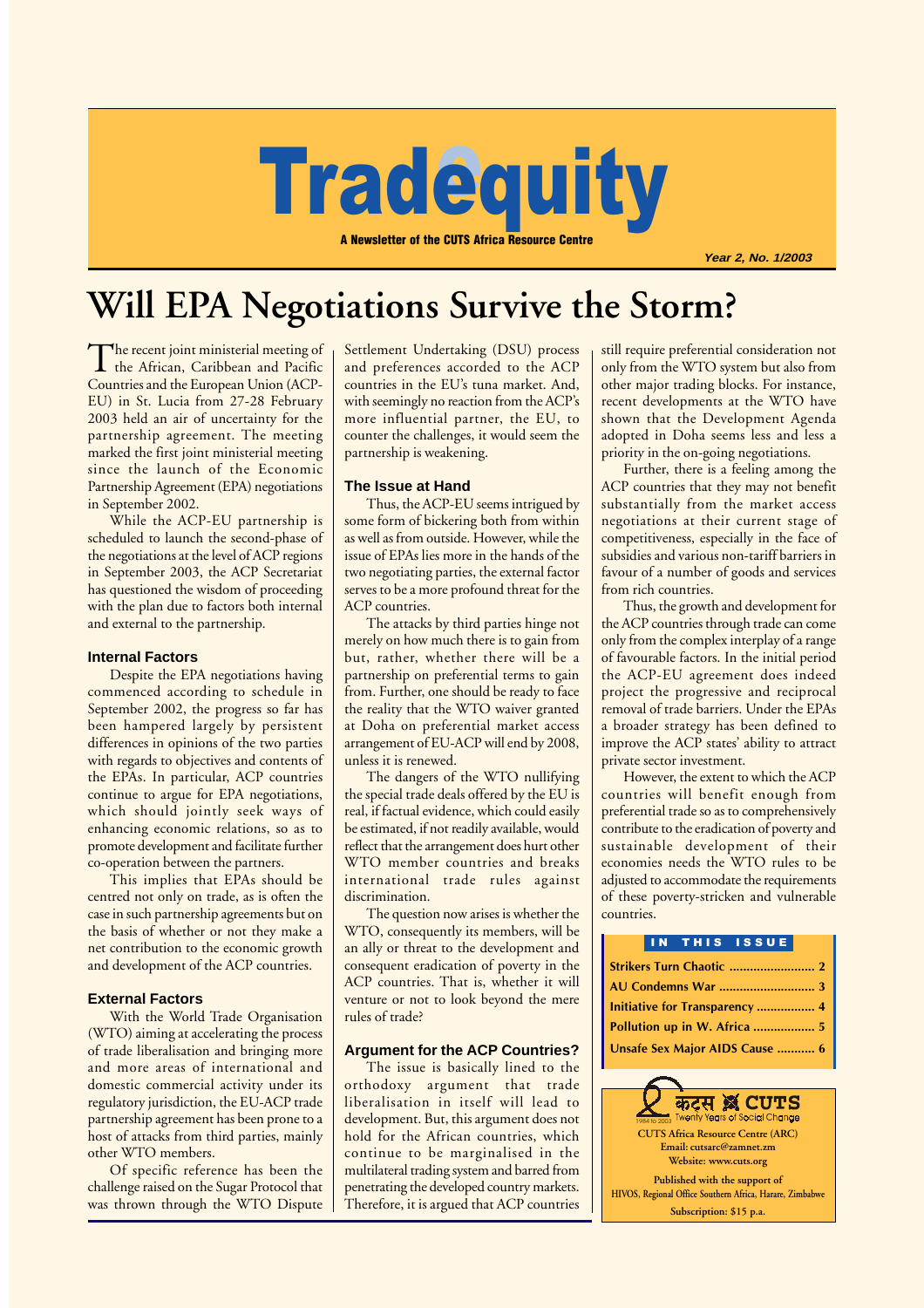#### **Economics and Development**

#### **Corruption Feeding Poverty**

A study by the African Development Bank (ADB) has shown corruption to be hindering the fight against poverty. According to the Study, gross economic losses of as much as 50 percent in tax revenue or even as much as a country's total external debt, in some cases, can result from corruption in the African Governments.

Furthermore, corruption could increase the cost of government goods and services by 100 percent, thereby lowering low-income household's accessibility to public services. Estimates suggest that the lower income households spend about 2 to 3 percent of their incomes on bribes, compared to 0.9 percent for rich households.

*(TDM, 28.01.03)*

#### **IMF Castigates Swaziland**

The International Monetary Fund (IMF) has castigated the Swaziland Government over its wasteful spending on luxury items, saying this was hindering the country from curtailing poverty. In particular, the IMF faulted the Government's pursuit of a US\$72mn private jet for King Mswati III in the midst of serious economic problems. The problems include the current food shortage and continued spread of HIV/ AIDS, in a country already besieged by persistent high unemployment, income inequality and poverty. *(UNIRIN, 23.01.03)*

#### **Nestle-Ethiopia Dispute Over**

A long-standing dispute between the Swiss food giant, Nestle, and the Ethiopian Government over the nationalisation of a Nestle-owned subsidiary in 1975 has finally been resolved with the food giant settling to be paid US\$1.5mn in damages by the Ethiopian Government. This settlement for US\$1.5mn, according to Nestle, would go into famine relief. This announcement comes after its earlier claim for US\$6mn attracted public outcry against the rich company for claiming so much from a famine-stricken Ethiopia. *(BBC, 24.01.03)*

#### **Kenya to Overhaul Parastatals**

The newly-elected Kenyan President, Kibaki, announced that his Government would ensure the elimination of inefficiencies associated with parastatals, which had become a financial drain on the economy. According to the President, the Government would institute drastic measures to ensure that these state organisations performed according to the public expectation. *(TN, 04.01.03)*

#### **Minimum Wage Raises Storm**

Hundreds of Ghanaian Government-paid workers recently stormed the streets of Accra, wearing red bands and chanting war songs, in demonstration against a new minimum wage announced by their Government. The protestors were angered by the unilateral declaration of the minimum wage saying that it disrespected the ordinary Ghanaian worker. They were also upset that the declaration was made when wage negotiations were still going on, thus undermining workers' efforts to seek a higher wage. The workers rejected the new wage of about US\$1.05 per day despite it representing a 26 percent increase over the previous wages.

*(IRIN, 28.02.03)*

## **Strikers Turn Chaotic**

Against a background of the government's pledge to create more jobs under the African Growth and Opportunity Act (AGOA), Kenya's textile companies were recently forced to shut down as a week long strike staged by over 10, 000 textile workers in Athi River Export Processing Zone (EPZ) turned chaotic. The workers, demanding better wages and terms of service, paralysed business in all the 16 textile factories, as they damaged several garment factories to ensure all the operations were paralysed. *(TDN, 21.01.03)*



#### **Zambia to Protect Mines**

The Zambian Government plans to engage professional lawyers to draft a comprehensive agreement. This will ensure the protection of the country's copper mines from private investors who would want to pull out at will, without considering the impact of such action on their nation.

The decision comes in the light of Zambia's recent experience with the Anglo-American Corporation of South Africa that pulled out from Zambia's major mining holding company. This resulted in unemployment of more than 17,000 employees and jeopardised the country's external trade balance. Copper mining has been, and continues to be, Zambia's economic mainstay.

*(TOZ, 13.03.03)*

#### **Oil Giants Evacuate**

Violent clashes between the Ijaw ethnic militants and the Nigerian security forces in western Niger Delta region of Nigeria have forced Nigeria's major oil producers to evacuate the region. Three of the country's major oil producers, Royal Dutch/Shell, ChevronTexaco and TotalFinaElf have pulled out due to the raging militant attacks, as part of what they termed "precautionary and security measures", resulting in a total loss of more than 30 percent of Nigeria's usual daily oil output.

It is feared the problem may deteriorate even further, as the Ijaw threaten to destroy about 11 oil installations evacuated by the three companies, if their demands for greater political representation are not met.

*(BBC, 24.03.03)*

#### **Ethiopia Boosts Education**

The Ethiopian government has initiated plans to set up a hightechnology satellite teaching scheme that will see thousands of educational programmes beamed into all of its 580 high schools as part of a teaching aid for pupils. The scheme, which is scheduled to commence in early 2004, will also incorporate programmes for the tertiary education institutes. The government hopes the measure will boost the country's education standards, which are currently the poorest in the world. Almost half the children do not go to school and attendance by girls is one of the lowest in the world. *(IRIN, 25.02.03)*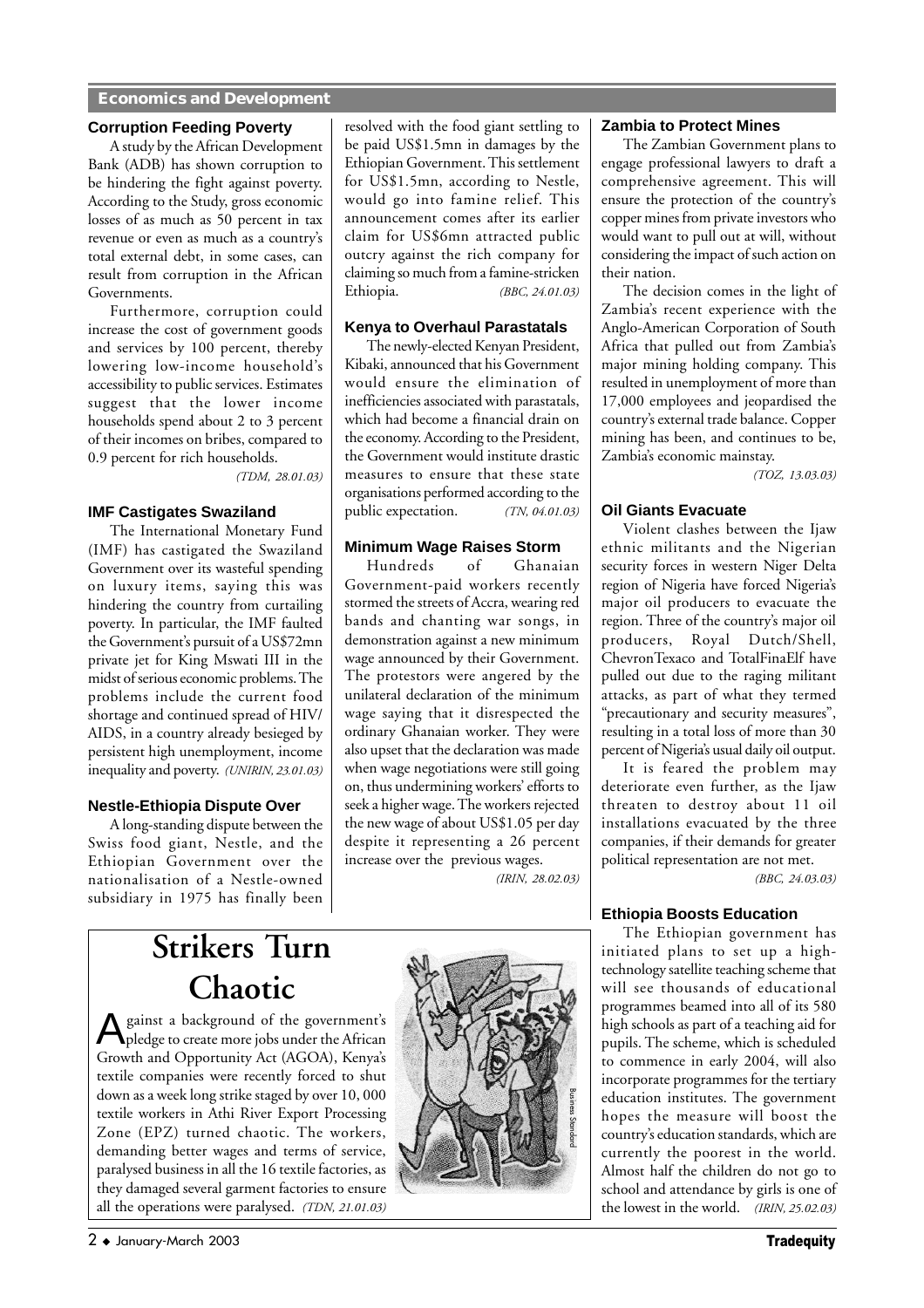#### **Regional Co-operation**

#### **Mission Impossible?**

A fact-finding mission set up by the Joint Parliamentary Assembly (JPA) of the European Union (EU) and African, Caribbean and Pacific (ACP) states was to visit Zimbabwe. The visit scheduled from  $31$ <sup>st</sup> March to  $4<sup>th</sup>$  April 2003 may fail to take off as several British officials appointed for the mission are blacklisted by the Zimbabwean Government.

The mission was proposed in November 2002, when two Zimbabwean Government ministers were barred from attending a JPA session in Brussels, following the EU's criticism of the Zimbabwean Government over alleged gross human rights abuses.

*(FG, 23.01.03)*

#### **Famine Linked to AIDS**

A report tabled by the United Nations Aids Agency (UNAIDS) at a Southern Africa Development Community (SADC) meeting held in South Africa in early 2003 says the current southern African famine has been exacerbated by the HIV/AIDS pandemic.

According to the report, seven million agricultural workers, mostly adults in their productive years, have died due to the pandemic in a total of 25 African countries since 1985, thus, gravely impacting on food security for the continent. It is estimated that an AIDS-related death on a farm household caused crop output to plummet, often by up to 60 percent. *(SAPA, 21.01.03)*

#### **EACU Set for November**

The protocol for the establishment of the East African Customs Union (EACU), which will result in the elimination of internal tariffs in the east African region, is expected to be signed in November 2003. According to the East African Business Council (EABC), major areas for agreement have already been concluded. In the meantime, the EABC is earnestly working on the establishment of effective rules of origin that will eliminate dumping of cheap imports. *(TEA, 20.01.03)*

#### **ECOWAS Targets Drug Pushers**

The Economic Commission for West African States (ECOWAS) has set up a sub-regional intelligence network to combat drug-trafficking and other

criminal activities proliferating along the West Coast. The network, called the West African Joint Intelligence Organisation (WAJIO), will co-ordinate intelligence networks among agencies responsible for fighting drug-trafficking and law enforcement agents for countries in the West African sub-region. The agency hopes to eliminate the drug scourge in the region by targeting the distributors. *(TDO, 05.02 .03)*

#### **NEPAD Review**

Peace and security, good governance, economic and democratic transition of governments on the continent were listed as major progress landmarks in the implementation of the New Partnership for Africa's Development (NEPAD) at the recently held Sixth Summit of the Heads of State and Government Implementation Committee (HSGIC). The implementation of the African Peer Review Mechanism (APRM), a system of voluntary self-assessment aimed at enhancing good governance, was also said to be progressing well, with twelve members having signed the Declaration of Intent.

*(TD, 10.03.03 & Nepad Communiqué 09.03.03)*

#### **FDI Up in SADC**

Foreign direct investment (FDI) to the Southern African Development Community (SADC) countries, excluding SA, has grown at a fast rate, according to a report released by BusinesMap Foundation on FDI into South Africa (SA) and the Region. However, in the report there was little evidence that the incentives to create an attractive environment for investment inflow by regional governments had been decisive in attracting the investment. Of the recorded US\$7.72bn of the total investment inflow over the past two years, SA accounted for over US\$3bn, making it a lead investor destination.

*(BD, 04.02.03)*

#### **COMESA Addresses Famine**

The Common Market for Eastern and Southern Africa (COMESA) has completed a feasibility study for irrigation development in the region. The study is aimed at improving food security in the region by getting the member states to reduce dependence on rain-fed agriculture that has proved to be a source of widespread famine, especially in times of droughts. Speaking in an interview in Lusaka, the COMESA Co-ordinator for Technical Co-operation and Resource Mobilisation, Ms. Asfaw, could, however, not state the amount of money that would be required for the region to implement the project*.*

*(ZDM, 28.02.03)*

#### **SADC CU Threatened**

The Common Market for Eastern and Southern Africa (COMESA) Customs Union (CU) due to be established in 2004 would serve as a threat for plans by the Southern African Development Community (SADC) to create a similar instrument, according to a SADC official. The problem arises due to the fact that while some countries had overlapping membership, no country could belong to two customs unions. This implies that countries that joined the COMESA CU, automatically fall out for incorporation into that of SADC. While some countries had so far opted out of COMESA in preference for SADC, Zimbabwe, Zambia, Malawi and Mauritius still remain members of both. *(ZDM, 28.03.03)*

## **AU Condemns War**

The African Union (AU) has raised its voice in condemnation of the United States and British led war on Iraq saying that the war was bound to have

negative effects on the African continent's economic well-being. Fears are that the predicament could damage the African economies by diverting the much needed donor aid from Africa to aid post-war Iraq. The possible rise in oil prices could push oilimporters into debt. The Union however, strongly called for Iraq disarmament of weapons of mass destruction. *(ZDM, 29.03.03)*

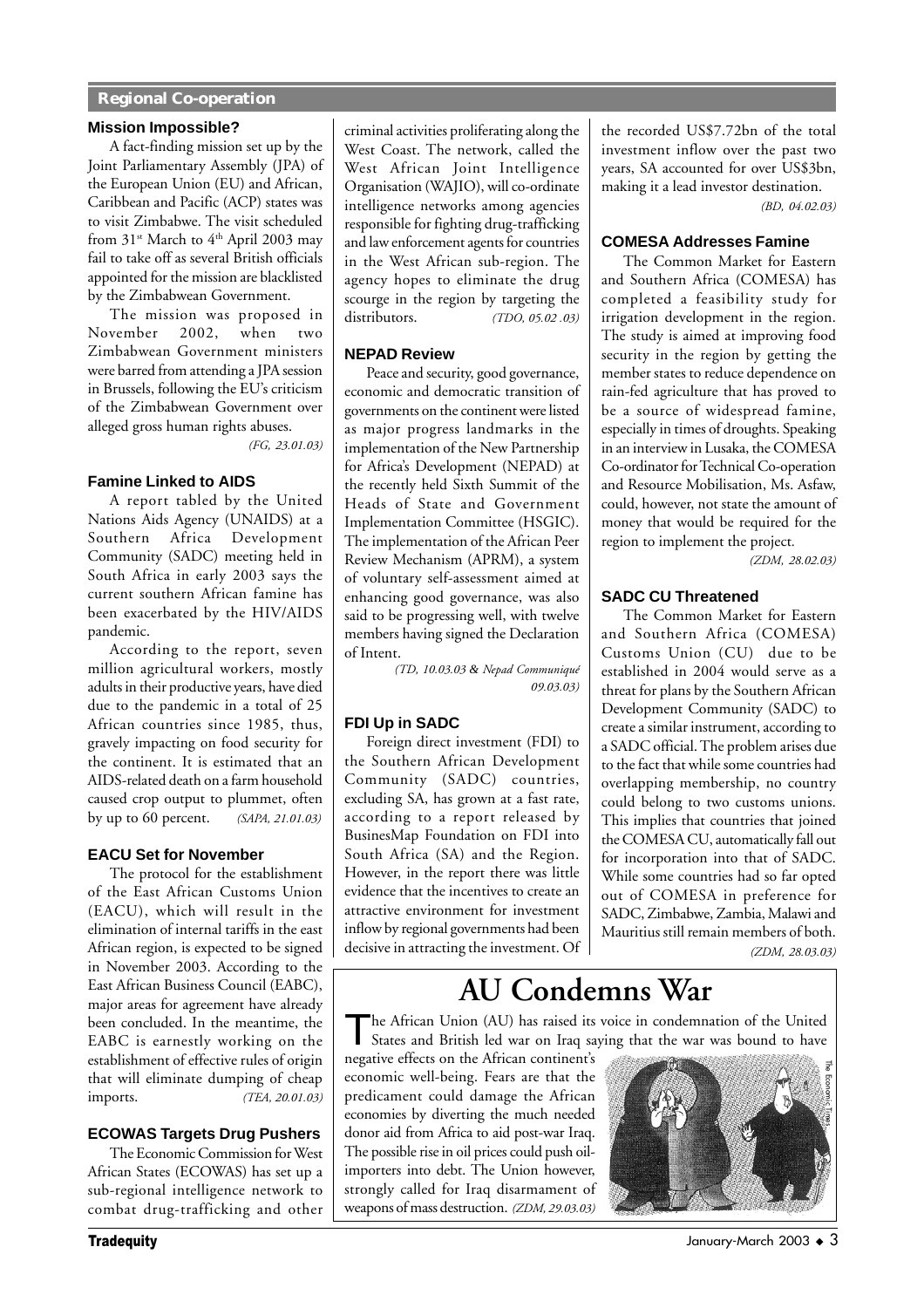#### **FTA Talks Amid Protests**

Talks on the formation of a free trade area (FTA) between the United States and five Central American countries, Costa Rica, El Salvador, Guatemala, Honduras and Nicaragua, commenced amid protests, as civil society activists flaunted the streets of San Jose in Brazil. Civil society groups of the Latin American countries fear the FTA treaty could be used by multinational corporations to take over regional businesses and overexploit natural resources, as they by pass various labour and environmental laws.

*(Terhantimes.com, 30.01.03)*

#### **WTO Probes EU Tariff Scheme**

India has succeeded in starting a World Trade Organisation (WTO) probe into the European Union's (EU) special trade deal granted to countries fighting drug-trafficking. Despite the EU's claims that the programme is designed to help countries fight the drug trade through the development of other businesses, India contended that it breaks international rules against trade discrimination. In particular, the recent inclusion of Pakistan to sell textiles products in the EU at special terms is said to be costing India over \$300mn a year in lost trade. *(Reuters, 28.02.03)*

#### **US NGOs Denounce EU**

Following the leakage of a confidential European Union (EU) report containing detailed requests to 109 countries covering a variety of service sectors, United States civil society groups are up in arms against the EU. The groups voiced their criticism as negotiators met in Geneva at the Committee for Trade in Services (CTS). They cautioned that many of the service providers were regulated at the state and local levels and, hence, were disconnected from world trade negotiations. One consumer group activist warned "everything from your town's municipal drinking water to the local electricity utility to the US postman is headed for sale on some Geneva 'trade' negotiating table".

*(Reuters, 25.02.03 & BW, 05.03.03)*

#### **Draft on Agriculture Rejected**

The progress in the negotiations of Agriculture Committee of the World Trade Organisation (WTO) hit a roadblock at a review meeting of the Harbinson Draft outlining the modalities on the Agreement on Agriculture (AoA).

Views of the more than 100 participants from civil society groups of 30 countries, who gathered in Geneva, were that the draft fell short of addressing the concerns of the developing countries in international agricultural trade and, consequently, reflected little of the Doha Ministerial Declaration. *(TDM, 03.03.03)*

#### **Technical Assistance for LDCs**

The Institute for Trade and Development (ITD) and the World Trade Organisation recently signed a Memorandum of Understanding for the launch of a technical assistance programme aimed at increasing the participation of the developing and least developed countries (LDCs) in the multilateral trade negotiations. The

## **Initiative for Transparency**

About 500 parliamentarians from 75 countries, who attended a recent World Trade Organisation (WTO) international forum in Geneva, announced the creation of a WTO parliamentary forum. The



forum will, on a yearly basis, supervise WTO activities, with a view to fight the lack of transparency exhibited by the organisation in signing certain contracts. It is expected that through this arrangement, people's representatives will be able to voice their proposals and criticisms and make their voices heard. *(SAPA, 20.02.03)* programme, which will involve training courses given by the WTO and ITD Secretariat officials, is scheduled to commence some time during 2003.

*(WTO Press Release, 28.02.03)*

#### **US Blocks Brazil's Probe**

The United States recently blocked an initial request by Brazil for a World Trade Organisation panel to address US cotton subsidies, which Brazil claims violate the WTO Agreements on Agriculture, Subsidies and Countervailing Measures and General Agreement on Trade and Tariffs (GATT) 1994. Facts showed that US subsidy payments for the marketing year ending on 31<sup>st</sup> July 2002 alone totalled to almost \$4bn, while the value of US cotton production for that same period was \$3bn, thus representing a subsidisation rate of over 130 percent. The US, however, argued that its cotton support programmes are obligations within the WTO limits. *(WTO Press Release, 19.03.03)*

#### **Stop Farm Subsidies**

The United Nations Secretary-

General, Kofi Annan, at a meeting for a newly formed Group of Eight Contact Group on Food Security in Africa, aimed at giving a higher



profile to agricultural development issues, called on the world's wealthiest nations to stop subsidising their farmers, as a first step towards dealing with famine in Africa.

According to Kofi Annan, the subsidies, which amounted to more than US\$300bn per annum, were frustrating the efforts of developing countries to develop their comparative advantage in agriculture due to the difficulty of getting their agricultural goods into the developed country markets.

Despite the pledge made by the United States and the European Union at Qatar during the Doha trade talks, no agreement has so far been reached on the removal of farm subsidies. Reports are that the Group of Eight, includes the Group of Seven highly industrialised nations: the United States, France, Britain, Germany, Canada, Japan, and Italy, plus Russia. *(TD, 12.03.03)*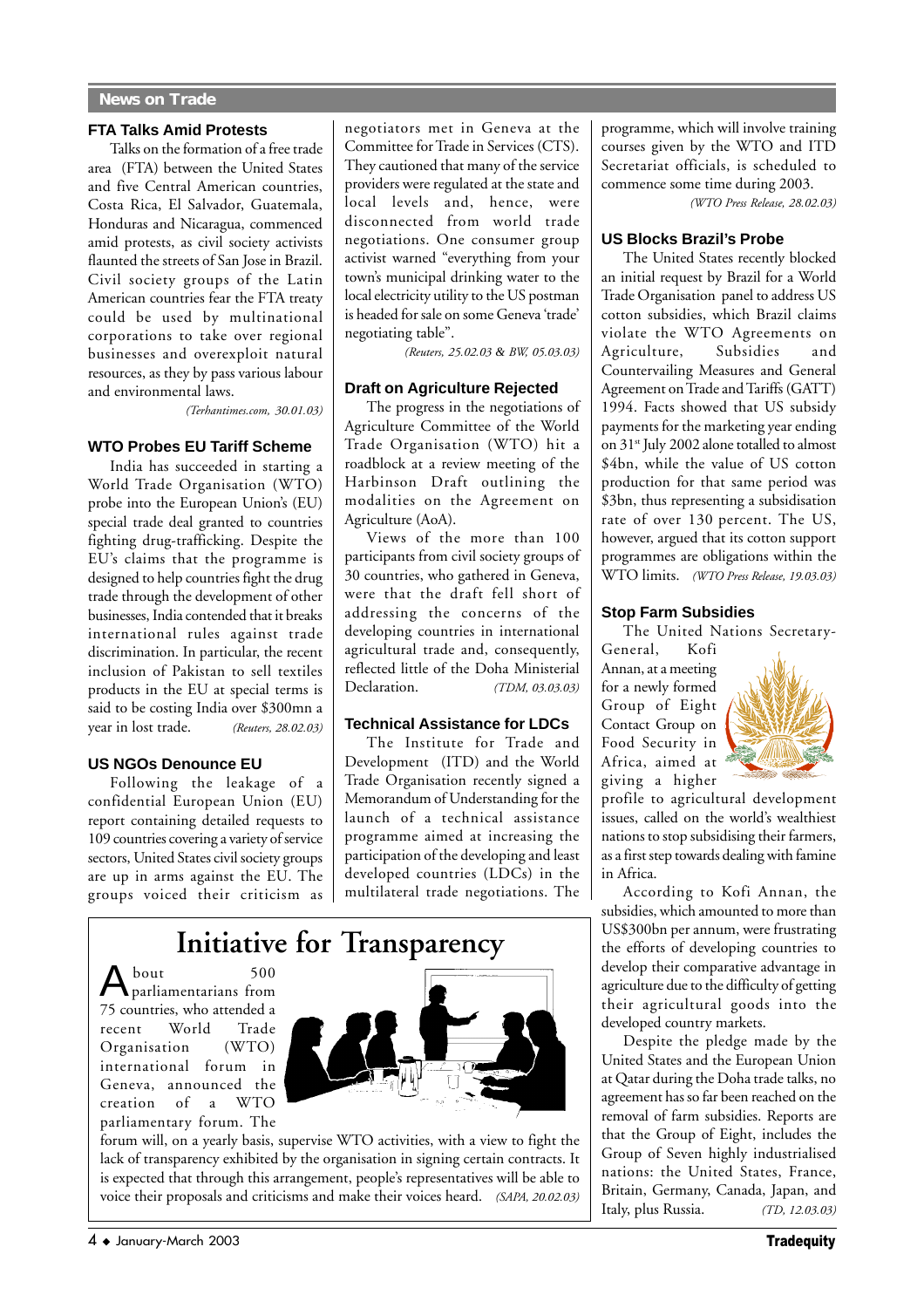#### **Environment/Consumer Issues**

#### **EA to Regulate Fishing**

The three East African (EA) countries of Kenya, Tanzania and Uganda have joined efforts to curb illegal and unreported fishing on Lake Victoria. The action plan involves regular crossborder meetings with fishermen, law enforcement agencies, fisheries officers and local authorities from all sides of the border. To ease cross-border transactions, monitored by joint–country patrols, border points have been established on key islands. *(TEAS, 29.01.03)*

#### **US\$10mn for Liberia**

Liberia is to benefit from a US\$10mn Improved Community Health Programme aimed at improving the availability, quality and accessibility of primary health care and family planning services. The five-year programme, launched by Africare in conjunction with the John Hopkins University Centre for Communications Programs (JHU/CCP) and the Morehouse School of Medicine (MSM), aims to include the training of community-based health workers who will deliver basic services such as assistance with home-based births and distribution of basic medicines.

*(Africare Press Release, 28.01.03)*

#### **Drugs Company Sued**

The US-based Aids Healthcare Foundation (AHF) in Durban filed a complaint with South Africa's (SA) Competition Commission against GlaxoSmithKline South Africa (GSK) over the company's local AIDS drug prices. AHF wants GSK to allow generic manufacturers in SA to produce its proprietary AIDS drugs. This would reduce prices as the current monopoly of GSK has led to high costs which is a barrier for access to treatment of HIV/ AIDS patients.

#### **Kenya Gets US\$20mn**

The United Nations Environment Programme (UNEP) has pledged US\$20mn for Kenya's environmental developmental programmes. The funds primarily intend to enhance the management of land and water resources from Mount Kenya and the Aberdare Mountain Range which have recently experienced problems of soil erosion, pollution and clogging up of dams and

reservoirs as a consequence of rampant illegal removal of water from the streams and rivers. The Aberdare Mountain range rivers provide drinking water to Nairobi. *(UN, 21.01.03)*

#### **Landmines Affect Africa**

An alarming abundance of landmines in a number of African countries has become a major impediment to the ability of internally displaced persons (IDPs) to reclaim their lands, according to the most recent global report on IDPs. In Angola alone it is estimated that 8 to 10 million land mines are buried in the ground while in the Casamance region of Senegal, about 80 percent of the farmland has been rendered unusable due to landmines. And in Ethiopia and Eritrea, a legacy of landmines left by the war between the two countries, which ended two years ago, has hampered the return and rehabilitation process of the displaced in both the countries. *(AFCIS, 20.01.03)*

#### **Fast Food Causes Typhoid**

Congolese health officials have expressed fears that typhoid fever may become the fourth most likely cause of health problems and death in Congo after malaria, HIV/AIDS and tuberculosis. The disease, following the civil war of 1997-98, has become endemic in the capital city of Brazzaville as a result of makeshift restaurants selling fast food that have sprung up all over the city. Often, these restaurants are to be found under trees next to mounds of rotting garbage while the food is displayed open without any protection from dust and flies. *(IPS, 14.01.03)*

#### **Turtles Endangered**

The Congolese Educational Association for the Environment and Nature (ACEN) has appealed to its Government for the revision of the existing endangered species law to include marine turtles among the country's protected animals. The turtles are said to be in danger as they are being massacred by coastal residents for food or other economic reasons. ACEN's latest survey shows that between December 2000 and February 2002, poachers destroyed 63 turtle nests along the six-kilometre Conkouati Park, which is an animal reserve. *(IPS, 22.01.03)*

#### **Africa Heeds WSSD**

Following the call at the recently held World Summit for Sustainable Development (WSSD) to phase out leaded petrol, the United Nations Environment Programme (UNEP) says that most countries in Africa are likely to switch to unleaded petrol by 2008. Of the African countries, Egypt, Libya, Sudan and Mauritius have already phased out leaded fuel. While another 22 countries either have action plans to abandon it by 2005-06, or are drawing them up. *(BBC, 24.01.03)*

# **Pollution up in W. Africa**

Motorcycle taxis, which account for 80 percent of transport in Benin, Togo, and Niger, are emitting high levels of pollution, causing both environmental and health problems, especially for the residents living in the cities. In Cotonou (Benin) alone, with about 72,000 motorcycle taxis, about 83

tonnes of carbon dioxide, 59 percent of which is generated by these taxis, and 36 tonnes of carbonic acid, of which 90 percent comes from the two-wheelers, are emitted daily. This is according to a study conducted by the West African Economic and Monetary Union (WAEMU). *(IPS, 19.01.03)*



**y** and the state of the state of the state of the state of the state of the state of the state of the state of the state of the state of the state of the state of the state of the state of the state of the state of the st arch 2003 ◆ 5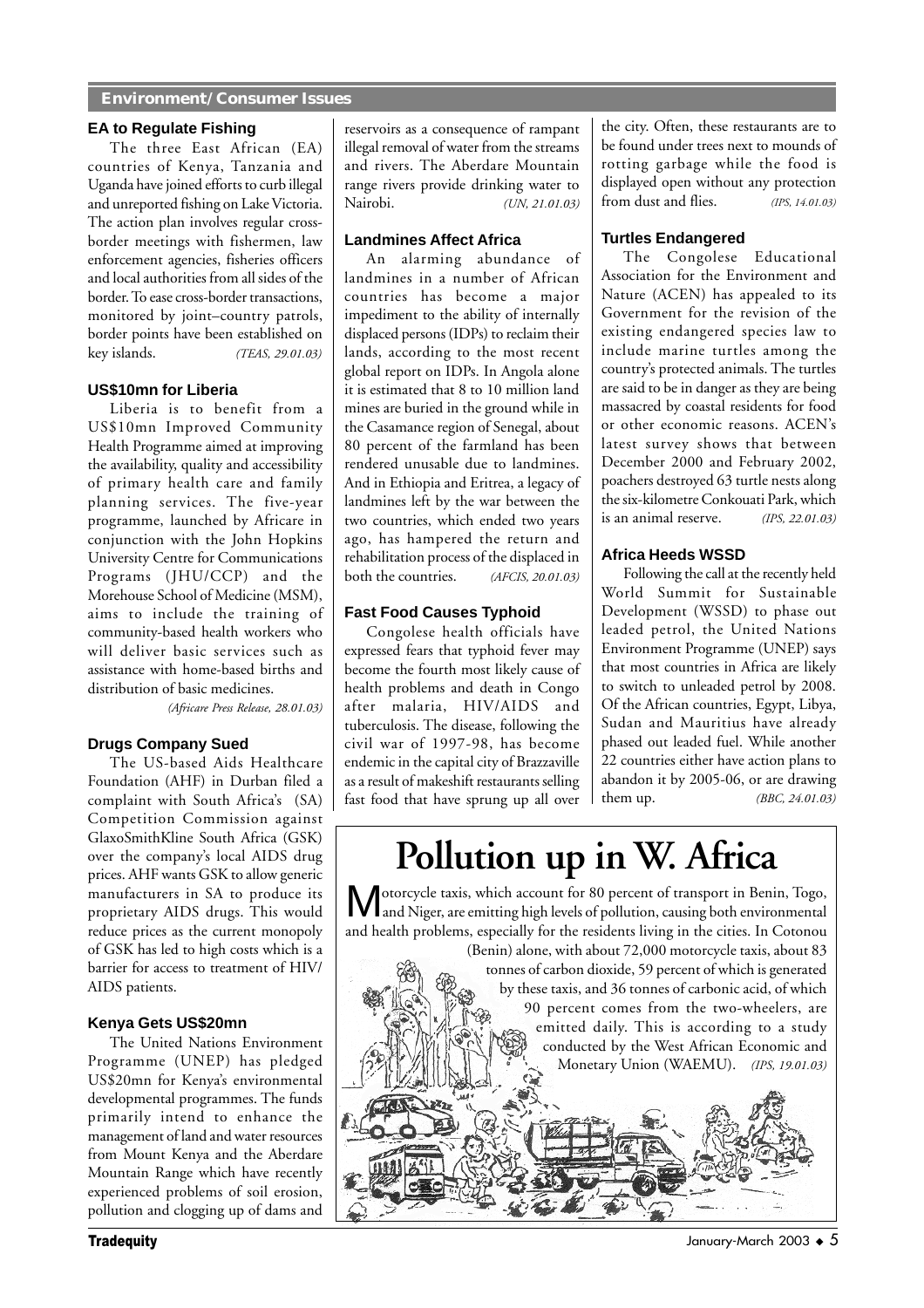#### **Environment/Consumer Issues**

#### **Cannibalism Denounced**

Over 300 women in the capital of the Democratic Republic of the Congo (DRC) held a prayer vigil in protest against acts of cannibalism which have recently been reported in the eastern part of the country. The women called for an international criminal tribunal to be established and the commencement of local proceedings against all these dreadful crimes. In a recent provisional report, the UN Mission in the DRC named a number of groups, including political parties, of engaging in and perpetrating cannibalism in the northeastern district of Ituri. *(UNIRIN, 05.02.03)*

#### **Environmental Project Delayed**

The Environmental Council of Zambia (ECZ) has appealed to the World Bank to fulfil its promise of disbursement of a US\$55mn loan in order for it to address environmental

## **Unsafe Sex Major AIDS Cause**

A recent meeting of experts convened by the World Health Organisation (WHO) and the Joint United Nations Programme on HIV/ AIDS (UNAIDS) in Geneva has reaffirmed that unsafe sexual practices



'I don't like this! ..... first they scold us for watching 'those' scenes, now they want to educate us about them!'

are responsible for the vast majority of HIV infections in sub-Saharan Africa. Promoting safe sex should continue to be the focus to combat the scourge. The meeting was called in the wake of reports about a series of scientific articles in the March issue of the *Journal of STD and AIDS* that questioned the widely held view that heterosexual transmission accounted for 90 percent of HIV infections in African adults. *(OneWorld.net, 17.03.03)*

pollution problems in its Copper belt Province, mainly resulting from the mining activities. Most of the effluents from the mines find their way in the Kafue River that provides for much of the country's drinking water as well as serves as a source of fisheries.

*(TOZ, 21.01.03)*

#### **Fighting for Quality**

Consumer bodies in Uganda have hailed their Government for the recent launch of an import inspection scheme by the Uganda National Bureau of Standards (UNBS), saying that the Ugandan consumers, despite the high levels of poverty, had a right to quality and safe products. According to the Uganda Consumer Protection Association (UCPA), the move was one way of making sure consumers rights and health are protected. The scheme, which took effect on 1<sup>st</sup> March this year, is aimed at inspecting and ensuring that the quality of all goods entering Uganda was acceptable according to the UNBS minimum standards. *(TM, 12.03.03)*

#### **Ebola Resurfaces**

The re-emergence of the deadly Ebola virus in the dense forest region of Cuvette-Quest north of Brazzaville is estimated to have killed about 100 people in the remote forests of the Congo Republic. It has also wiped out between 600 to 800 gorillas in a reserve within a space just two months since its detection in January 2003. The Ebola, for which there is no known cure, is passed on by infected body fluids and kills between 50 to 60 percent of its victims. Scientists believe the virus was triggered by the consumption of infected monkey meat, a staple among forest communities in this African region. *(Reuters, 11.03.03)*

#### **Anti-Circumcision Law Stiffens**

Somalian, Ethiopian and Eritrean communities living in Britain are to face a revised imprisonment charge of 14 years for having their daughters circumcised within or outside the country. While the practice is outlawed in Britain, many parents from these communities evaded prosecution by sending their daughters on holiday in order to have them circumcised outside Britain. It is believed that some 74,000

first-generation African immigrant women in the United Kingdom have undergone female circumcision, while experts say up to 7,000 girls under 16 are at risk from the practice.

*(BBC, 23.03.03)*

#### **Aids Vaccine Trails Soon**

Trials for the launch of a South African-developed HIV/AIDS vaccine will begin in 2004. This is according to an official from the Institute for Molecular Medicine of the University of Cape Town. South Africa has the highest infected population and estimates show that without any serious interventions, the country's life expectancy will have dropped from 60 to 40 years by 2010, with between five to seven million people dying from the disease every year.

*(SAPA, 24.03.03)*

#### **Soil Fertiliser Discovered**

While many of the African agricultural regions have, despite relatively adequate rainfall, continued to suffer low yields due mainly to impoverished soils as a result of continuous cropping, farmers in rural Kenya have discovered a new way to combat soil infertility. This could be the key for sustainable development in an agriculture-dependent Africa. Hundreds of farmers are using the wild sunflower (tithonia diversifolia), also known as Mexican sunflower, to replenish soil fertility. Research conducted shows that an increase in farm income of US\$457 per hectare can be achieved when tithonia is used. Since the crop grows naturally, it cuts down the cost of inputs as well. *(ENS, 18.03.03)*

#### **Lack of Water Claiming Lives**

United Nations (UN) Secretary General, Kofi Annan, has called on world leaders to commit themselves to a time-bound agenda for the improvement in sanitation. According to Annan, the world is facing a crisis, with more than two million children dying every year from water-related diseases due to lack of access to safe drinking water. Most of the ailments are suffered in the developing countries where the majority of the people lack access to safe drinking water, with sub-Saharan Africa being one of the most severely affected areas.

*(ZDM, 22.03.03)*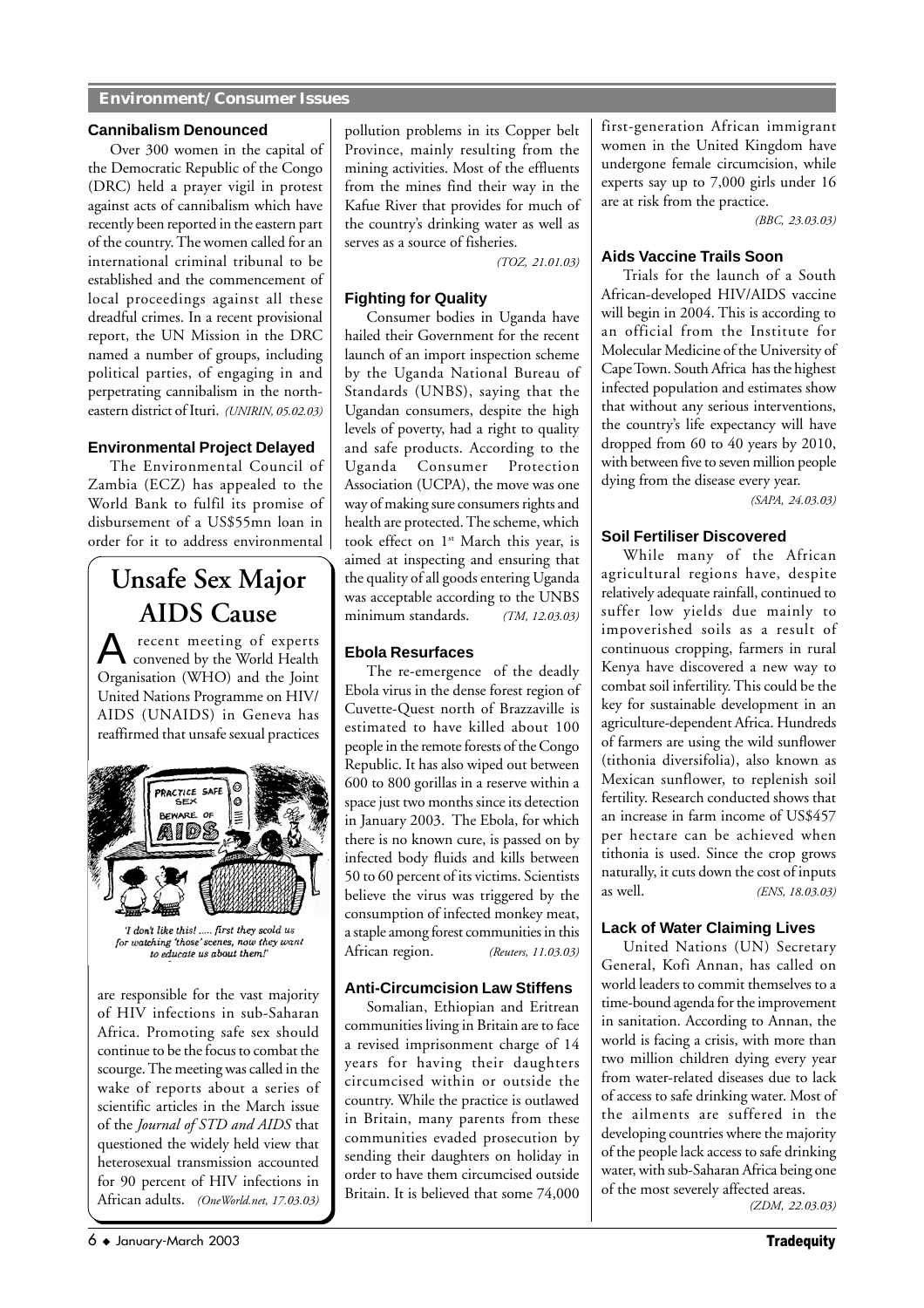#### **1. Report on Competition Law Launched**

A Zambia country report entitled "Enforcing Competition Law in Zambia" was officially released by the Zambian Deputy Minister for Commerce, Trade and Industry, Hon. Eugene Appel, MP, at a national meeting held in Lusaka on 13<sup>th</sup> February 2003. The report was published under a CUTS' project 'Comparative Study of Competition regimes in Select Developing Countries of the Commonwealth' supported by DFID, UK. It is also popularly known as 7-Up project.

The Deputy Minister underlined the importance of such a research study on competition policy and law at a time when Zambia is facing various hurdles in achieving a competitive edge at national, regional and global levels. The Minister also called on Non-governmental Organisations and the business community to work closely with the Zambia Competition Commission (ZCC) in achieving the objective of enhancing competition in the market place. The meeting was chaired by Professor Oliver Saasa of the University of Zambia. Muyenga Atanga of the ZCC and Sajeev K.S. Nair of CUTS-ARC spoke at this meeting.

This was followed by a National Reference Group meeting, which discussed the implementation aspects of competition law and policy in Zambia. The discussion centred on the effectiveness of Zambian competition law, by analysing some of the cases handled by the ZCC. CUTS-ARC legal consultant, Helen Banda, did an analysis of mergers and takeovers to illustrate the performance of ZCC in implementing the Competition and Fair Trading Act. George Varghese of Chilanga Cement and Muyunda Illilonga of the Zambia Consumers Association (ZACA) presented the perspectives of the private sector and the consumers on the case studies.

The meeting suggested that there was need for ZCC to affiliate itself to international competition bodies in order to operate more effectively and also to enhance greater transparency in its operations for the benefit of civil society. The meeting was jointly organised by CUTS-ARC and ZACA.

#### **3. A Visit to UNCTAD/WTO**

As part of CUTS-ARC's efforts in capacity-building of the African consumer organisations in understanding and also influencing the policy decisions on trade at national and international levels, an exposure-cum-lobby visit of representatives from seven consumer organisations of southern and eastern African countries to Geneva was organised during 16–20 February 2003. The organisations that benefited from this programme are: National Consumer Forum of South Africa, Pro Consumers of Mozambique, Zambia Consumers Association, Consumer Council of Zimbabwe, Consumers Association of Malawi, Consumer Information Network of Kenya and Consumer Education Trust of Uganda.

The delegates spent one day in participating in pre-arranged, planned discussion sessions with experts of the World Trade Organisation (WTO) and half-a-day at the United Nations Conference on Trade and Development (UNCTAD) secretariats on various topics relevant to trade in southern Africa. As part of hands-on training on lobbying, the delegates interacted with the Ambassadors of Hungary and China to the WTO and trade negotiators of the United Kingdom and Canada. The delegates also took part in an international symposium on competition policy and pro-poor development organised by CUTS.

#### **2. Second NRG Meeting of IFD**

The second National Reference Group (NRG) meeting under the Investment for Development (IFD) Project was held in Lusaka on 13 February 2003. This half-day event discussed the draft report entitled "Foreign Direct Investment in Zambia, Policy Perceptions and Civil Society Perceptions" prepared by Eric Kalimukwa of CUTS-ARC. The Report was prepared on the basis of the findings of a civil society perception survey carried in Zambia to assess their views on sectors such as mining, tourism and agroprocessing.

The mining sector was a major recipient of FDI inflows, while the tourism and agroprocessing sectors suffered from inadequate tangible investment. The meeting was chaired by Muyunda Illilonga of the Zambia Consumers Association. Prof. Manenga Ndulo of the University of Zambia and Alick Lungu of the Catholic Centre for Justice and Peace (CCJP) also spoke on the occasion.

The participants were of the view that the Government needed to concentrate on more deterministic factors such as the building of a strong local business community, improvement of the country's socio-economic and political environment, improvement of infrastructure such as roads and communications networks as well as engaging in aggressive marketing of Zambia's potential investment areas to attract FDI.

### **4. 20th Anniversary of CUTS**

CUTS-ARC on 10 March 2003 held a meeting on the theme "Governance and Its Relationship with Poverty Reduction" in commemoration of the  $20<sup>th</sup>$  anniversary celebrations of the Consumer Unity & Trust Society. The meeting discussed the link between Zambia's governance issues, including the way its economic liberalisation process was being pursued and the extent to which poverty would be reduced to the target level of half by 2015. Steven Moyo of the Integrity Foundation gave the keynote address. Martin Sampa of the Copper Belt University, Tim Connel of the Pelum Association and Muyunda Illilonga of the Zambia Consumers Association (ZACA) presented case studies.

The meeting concluded that more efforts are needed towards consumer protection by capacity-building on consumer rights. The Government should address the quality standards for both local and imported goods through the Zambian Bureau of Standards. There is also a need for the Government to work seriously by incorporating the civil society in the national planning process, a tenet of good governance, in terms of formulation of both policy and law.